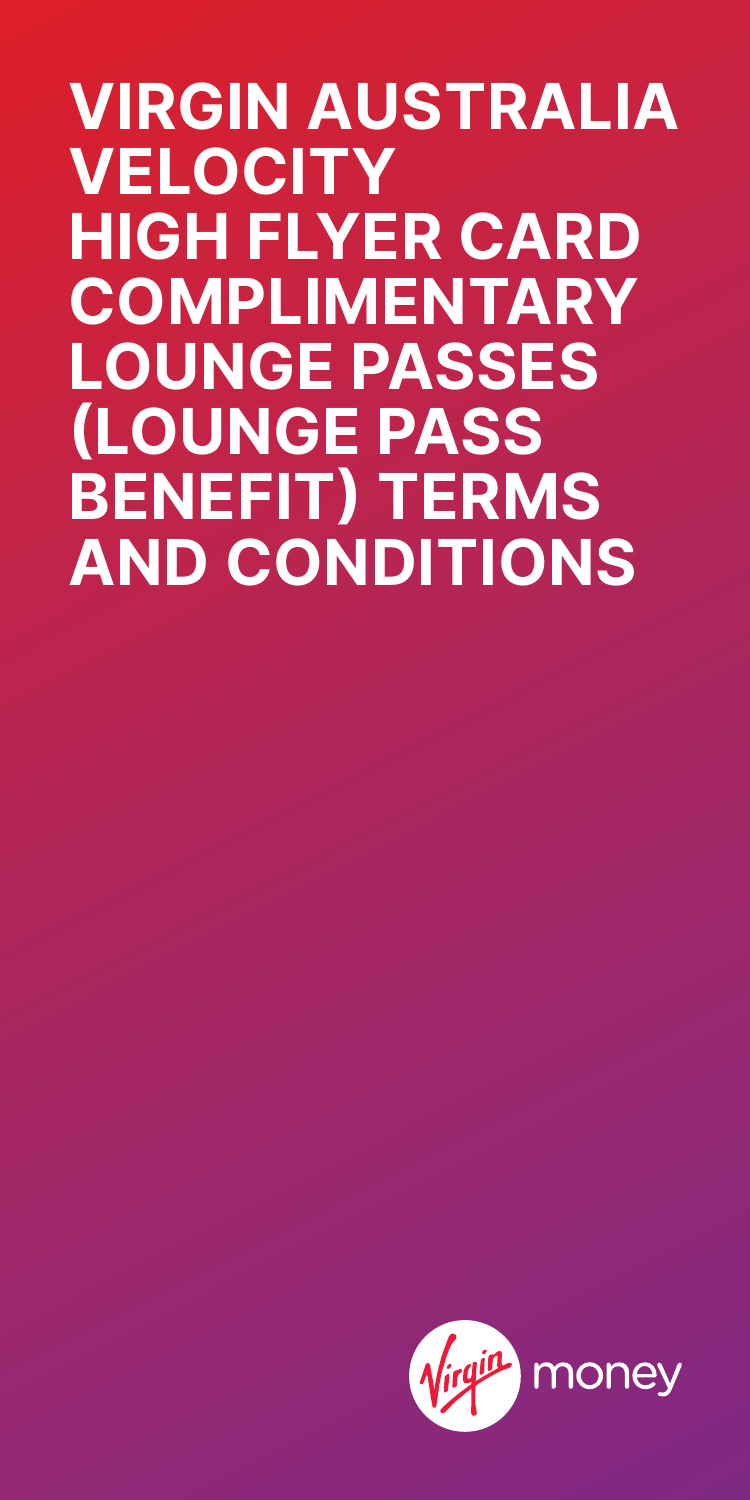- 1. References to 'we' and 'us' means Virgin Money (Australia) Pty Ltd ABN 75 103 478 897 ("Virgin Money"), Virgin Australia Airlines Pty Limited ACN 090 670 965 and National Australia Bank Limited ABN 12 004 044 937 Australian Credit Licence 230686 ("NAB").
- 2. Use of the Lounge Pass Benefit is subject to these Terms and Conditions. Unless otherwise defined herein, capitalised terms have the meaning given in the Virgin Money Credit Card Terms and Conditions.
- 3. The Lounge Pass Benefit is two complimentary Single Entry Virgin Australia domestic lounge passes ("Lounge Passes") made available to the primary cardholder of a Virgin Australia Velocity High Flyer Card ("You"), each year.
- 4. You are entitled to the Lounge Passes with respect to:
	- a) the first year: on activation of your card; and
	- b) any subsequent year: on the anniversary of your card approval date (Eligibility Anniversary).
- 5. Your entitlement to the Lounge Passes cannot be carried forward to any subsequent year.
- 6. Virgin Australia Lounge is owned and operated by Virgin Australia Airlines Pty Ltd (ABN 36 090 670 965) and are located at Brisbane, Sydney, Melbourne, Perth, Adelaide, Canberra, Darwin, Gold Coast, Mackay and Cairns domestic airports, and can be accessed when travelling on an onward domestic flight with Virgin Australia. Access to Virgin Australia Lounges is not available when travelling internationally with Virgin Australia.
- 7. Complimentary Single Entry Virgin Australia Lounge passes are not transferable, but may be used to enable other people (who are travelling with you) to gain access to the lounge.
- 8. You must be a member of the Velocity Frequent Flyer program to be eligible for Virgin Australia lounge passes.
- 9. To redeem your Lounge Pass you must present your Velocity membership card together with your flight itinerary or boarding pass for onward domestic travel with Virgin Australia.